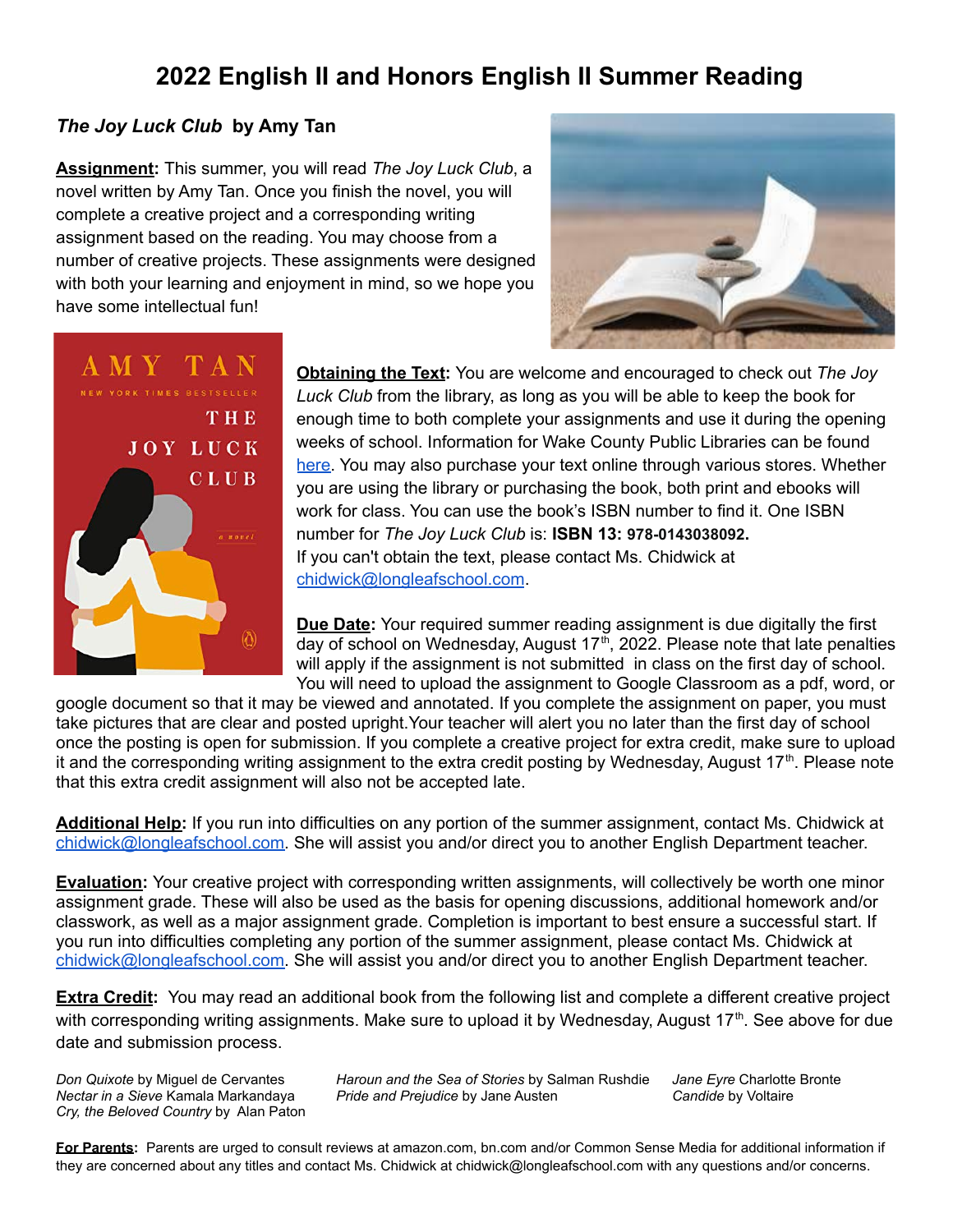# **Creative Project Options: Choose One**

### **Visual Art Adaptation**

Represent a **theme** or **character** from your book in a piece of **visual art**. In this case, "visual art" means a painting, drawing, collage, either created on paper or digitally. You may also create a three-dimensional representation in clay or papier-mâché. While this piece will not be graded on artistic skill, it should be clear that you've put **serious** and **sustained effort** into it (stick figure portraits won't receive credit). Consider how your piece can communicate important details about the book's themes or characters. Your visual art piece may be turned in physically or digitally, in the form of a JPG or PDF file.

### In addition to your visual art adaptation, complete the following prompts:

- Examine why you chose this theme or character to represent in this particular medium and analyze how these choices, as well as the choices you made in your visual art, help represent your theme or character. Then compose a one to two paragraph written response that explains your reasoning and uses specific examples from the visual art and text to support your points.
- Write out five excerpts from the novel, which you believe are the most important to examine for class discussion and the most likely to be useful for a major assessment on the main characters' journeys. Note: You must identify the page # of each excerpt.

### **Scoring a Chapter**

Choose a **specific chapter** from your book, and compose an **original musical score** capturing the **plot development** of the chapter in relationship to the development of a **central character**, a **central theme** and **mood**. You may score this with **one or more traditional instruments**. You may also use **free audio editing programs** like Audacity. See <https://www.audacityteam.org/download/>

#### In addition to your score, complete the following prompts:

- Examine why you chose this particular chapter to score and analyze the specific artistic choices you made with regard to your composition and how each helsp represent the importance of this specific chapter from the book in relationship to plot, mood, tone, character, and/or theme.Then compose a one to two paragraph written response that explains your reasoning and uses specific examples from the score and text to support your points.
- Write out five excerpts from the novel, which you believe are the most important to examine for class discussion and the most likely to be useful for a major assessment on the main characters' journeys. Note: You must identify the page # of each excerpt.

#### **Video Game**

You've been asked to submit a **proposal** for a computer/video game based on your novel. Your game will utilize key components of the **plot**, **central characters**, **central conflict**, **central**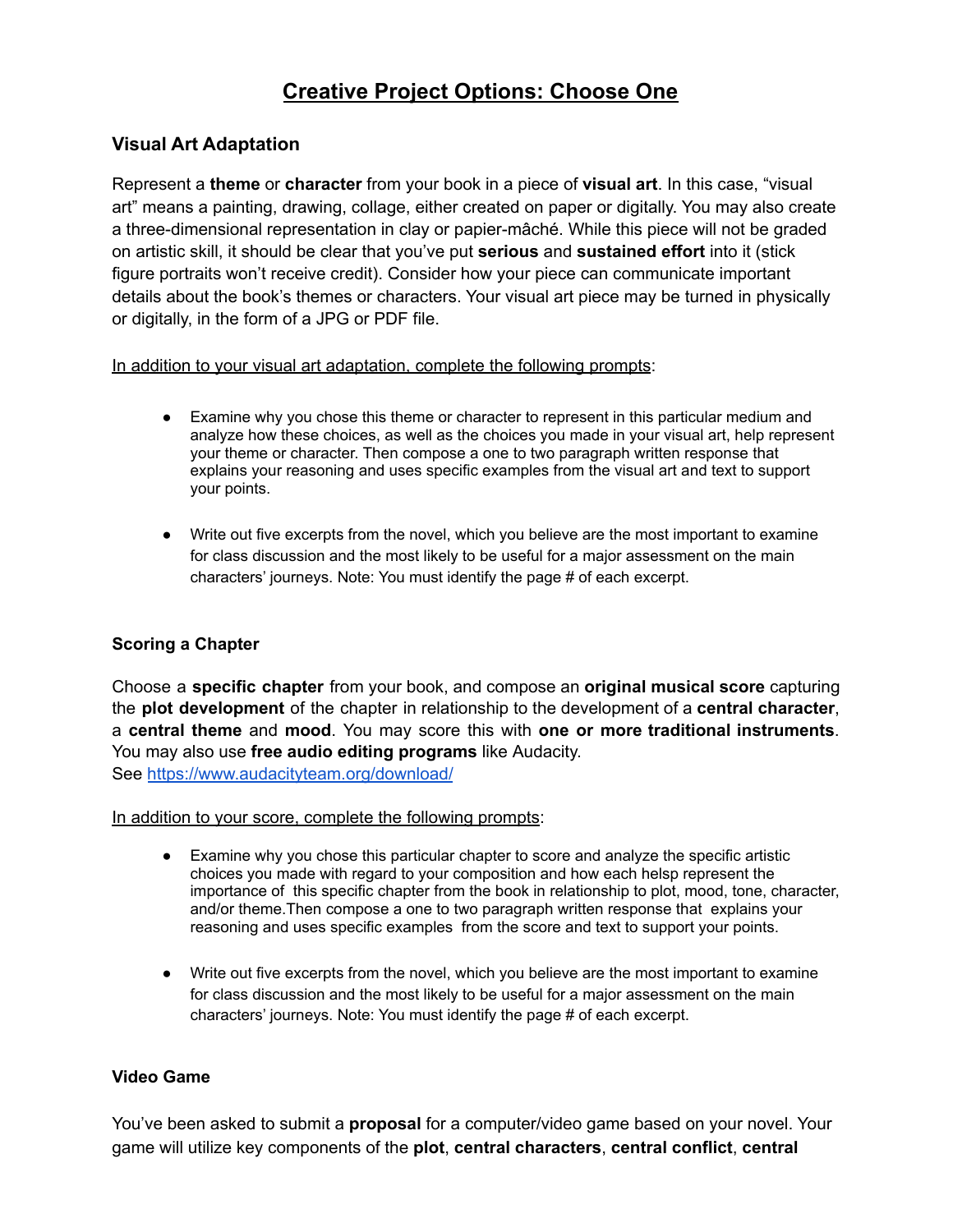**theme**, **overall mood**. For your proposal, you need to create the following: A statement of **purpose**, an explanation of the **different levels** of play with their **basic rules**, a clear 2-3 paragraph explanation of **how one wins** the game, and a **drawing** showing what the screen looks like when you first start to play each of the different levels. If you are truly computer savvy, you can create one level of the game itself and skip the 2-d visuals.

### In addition to your video game, complete the following prompts:

- Examine your levels, rules and the how to win strategy with regard to how well they reflect the character, plot and/or themes of your book. Then compose a written response that explains your reasoning and uses specific examples from the video game and text to support your points.
- Write out five excerpts from the novel, which you believe are the most important to examine for class discussion and the most likely to be useful for a major assessment on the main characters' journeys. Note: You must identify the page # of each excerpt.

### **Choreographed Dance**

Choose the **climactic scene** of the book or another that exhibits **strong emotion** and **conflict**. Then, choose a written excerpt from the scene where you find the language particularly rhythmic and visually alive. Record yourself or someone else reading the excerpt and **choreograph a dance** to it. Your dance may be a solo dance or a group dance, provided you can get some friends to perform the parts. Your dance should **exhibit** the **conflict** as it unfolds in the scene. It should **embody the shifting emotions** of the scene and **capture the rhythms** and overall **musicality** of the excerpt, as well as the importance of specific images. Consider costume and possibly lighting or instrumental background music too, as part of your expression of the meaning of the text and especially character(s) and theme(s). **Film** yourself and/or others performing your dance. The dance should be between **2 - 4 minutes** long.

In addition to your choreographed dance, complete the following prompts:

- Examine why you chose this excerpt to illustrate this key moment in the text and explain how the specific artistic choices you made (dance moves and/or postural tableus, solo or group, costume, lighting, etc.) for your dance help to illustrate the plot, conflict, character, imagery, and/or rhythms of the text. Then compose a one to two paragraph written response that explains your reasoning and uses specific examples from the dance and text to support your points.
- Write out five excerpts from the novel, which you believe are the most important to examine for class discussion and the most likely to be useful for a major assessment on the main characters' journeys. Note: You must identify the page # of each excerpt.

## **Scene Design**

Choose one scene from the novel and **build a model** of it. Use textual evidence to determine how your physical structure should look. Along with capturing the specific **architectural elements** and/or **geographic location**, your design should also capture the particular moment with regard to **plot**, **theme**, and **mood** of the specific scene. Characters may be represented,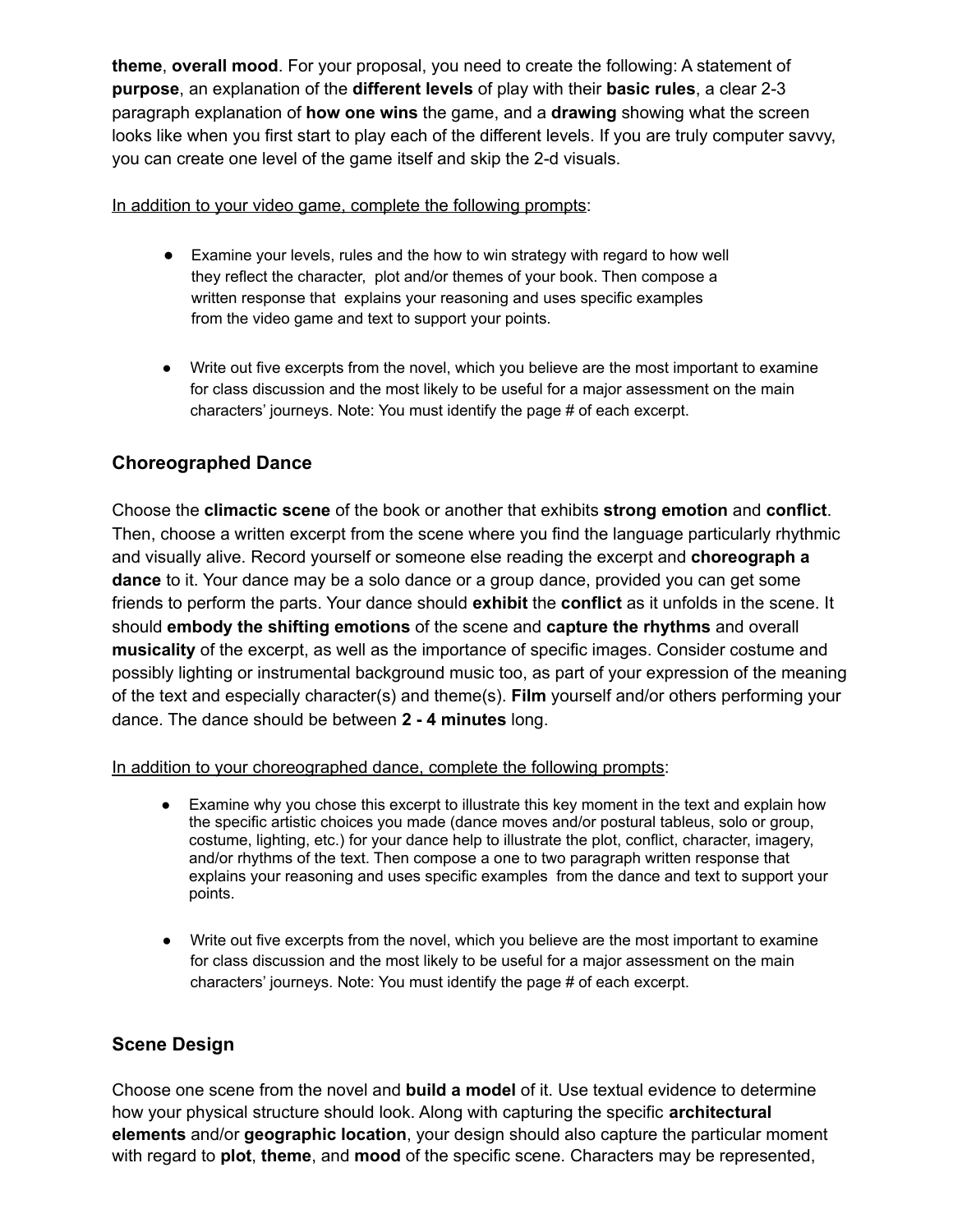but they are not the focus here. It should illustrate a careful selection of materials, colors, and textures. While this piece will not be graded on artistic skill, it should be clear that you've put serious and sustained effort into it. Consider how your piece can communicate important details about the book. Your scene design should be turned in physically. Also, take a picture of it from multiple angles and be prepared to submit them in the form of JPG or PDF files.

### In addition to your scene design, complete the following prompts:

- Examine why you chose this particular scene to represent and examine specific artistic choices you made with regard to materials, color, texture, and composition to represent this specific scene from the book. Then compose a one to two paragraph written response that explains your reasoning and uses specific examples from the scene design and text to support your points.
- Write out five excerpts from the novel, which you believe are the most important to examine for class discussion and the most likely to be useful for a major assessment on the main characters' journeys. Note: You must identify the page # of each excerpt.

## **Graphic Novel**

Illustrate a **4 - 5 page graphic novel** that demonstrates your understanding of the **plot**, **characters**, and **theme**. You also need to create a **front cover** for your book. Your book can be digital or on paper. Your graphic novel can be illustrated in black and white, different shades of one color, or the whole color spectrum. HOWEVER, your graphic novel cannot be submitted with pencil sketches. **Inking and/or coloring** must be done. Lettering is not necessary for the story but could be a useful tool to help viewers understand what they are seeing unfold. Note: Illustrations and script should not go above a **PG rating**.





In addition to your graphic novel, complete the following prompts:

- Examine why you chose to illustrate these keys moments in the text and analyze specific art choices you made (illustrate in black and white, use lettering, etc.) for your graphic novel to help represent the plot, character, and/or them. Then compose a one to two paragraph written response that explains your reasoning and uses specific examples from the graphic novel and text to support your points.
- Write out five excerpts from the novel, which you believe are the most important to examine for class discussion and the most likely to be useful for a major assessment on the main characters' journeys. Note: You must identify the page # of each excerpt.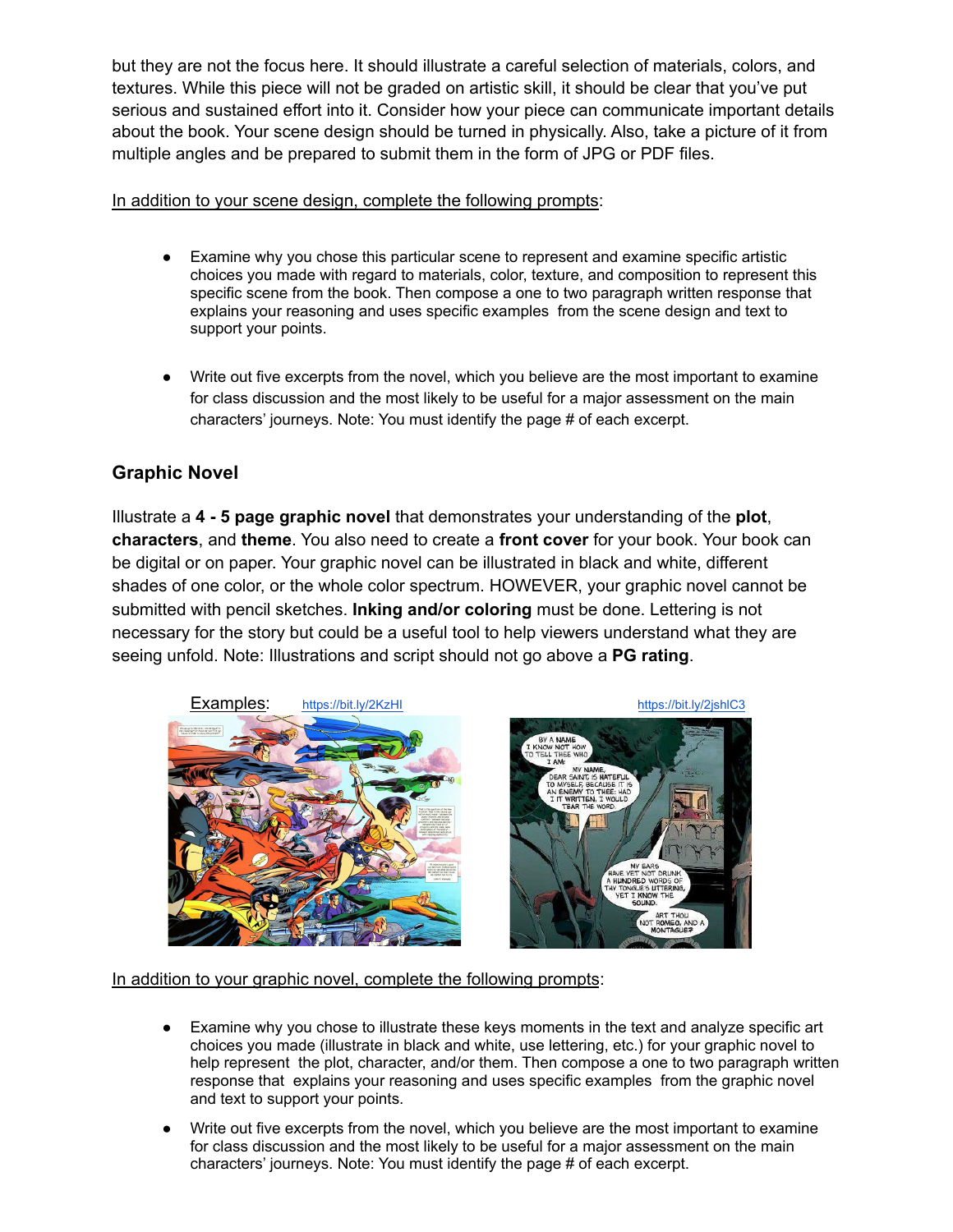### **Performing a Monologue**

Sometimes characters have a lot to say. Choose a character that has a lot to say and type out a monologue from the novel, or write an original **monologue** for a central character. Film yourself performing it. Your performance should exhibit evidence of real thought about the internal psyche (**emotional and intellectual life**) of the **character**, as it relates to their development at a **specific moment** in the text. Your choices with regard to blocking, makeup, costume, voice, facial expression, props, and movement should be evident within the **dramatic performance**.

In addition to your monologue, complete the following prompts:

- Examine why you chose this particular character at this specific moment in the text and analyze how the artistic choices you made with regard to blocking, makeup, costume, voice, facial expression, props and/or movement reveal the character's internal psyche. Then compose a written response that explains your reasoning and uses specific examples from the scene design and text to support your points.
- Write out five excerpts from the novel, which you believe are the most important to examine for class discussion and the most likely to be useful for a major assessment on the main characters' journeys. Note: You must identify the page # of each excerpt.

### **Scrapbook**

Create a **scrapbook** that represents a main character in your book. The scrapbook must be between **4-5 pages** long. The **front cover** should be decorated and establish the overall style and design of the scrapbook, but it does not count as one of the pages. Even the overall design should represent the main character in some way. Your scrapbook should demonstrate your understanding of the **character's physical, intellectual, and emotional journey** in relationship to themselves and others across the entire book. While you may add art, photographs, poetry, and music, your scrapbook must contain both original writing and quotes from the text. Your scrapbook may be in print or digital. Below are suggestions for types of items to include. These are only suggestions. You may use whatever works for your book. Be creative and have fun.

- 1. Poems about and "by" your character. If you're stuck, try one of these:
	- Random Autobiography
	- Where I'm From
	- When I Look in the Mirror
- 2. Letters to and from your character. Attach envelopes and slip your letters inside Decorate/address both the envelope and write the letter(s)
- 3. Significant artifacts from your character's life—with an explanation:
	- Ticket stubs, receipts
	- Songs that your character listens to
	- The wrapper from your character's favorite candy bar
	- A birth certificate of your character
	- Postcards from their life and/or places they have traveled
- 4. Drawings or photographs by your character
- 5. Diary or journal entries by your character
- 6. Magazine or newspaper articles that might interest your character or be significant historically
- 7. A newspaper article/profile about your character
- 8. Lyrics and/or music notes of songs that your character listens to
- 9. An essay or story or speech your character wrote for an English class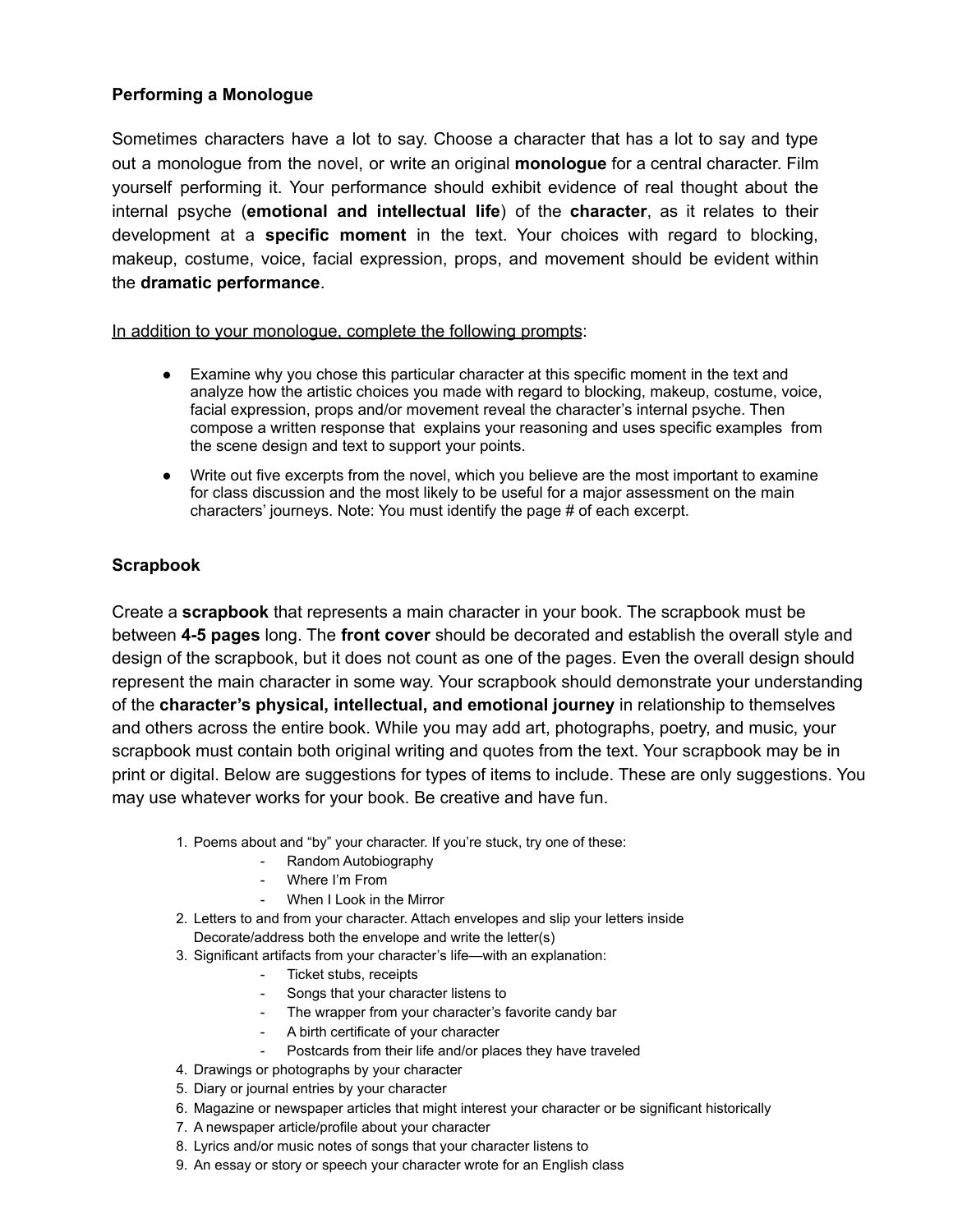- 10. A report card or a referral from a teacher
- 11. Award certificates and/or ribbons your character may have won
- 12. Travel brochure/map if your character went on a journey

#### In addition to your scrapbook, complete the following prompts:

- Examine why you chose this specific character for the scrapbook and analyze how your overall design represents your character, as well as what several important entries in the scrapbook reveal about the character. Then compose a one to two paragraph written response that explains your reasoning and uses specific examples from the scene design and text to support your points.
- Write out five excerpts from the novel, which you believe are the most important to examine for class discussion and the most likely to be useful for a major assessment on the main characters' journeys. Note: You must identify the page # of each excerpt.